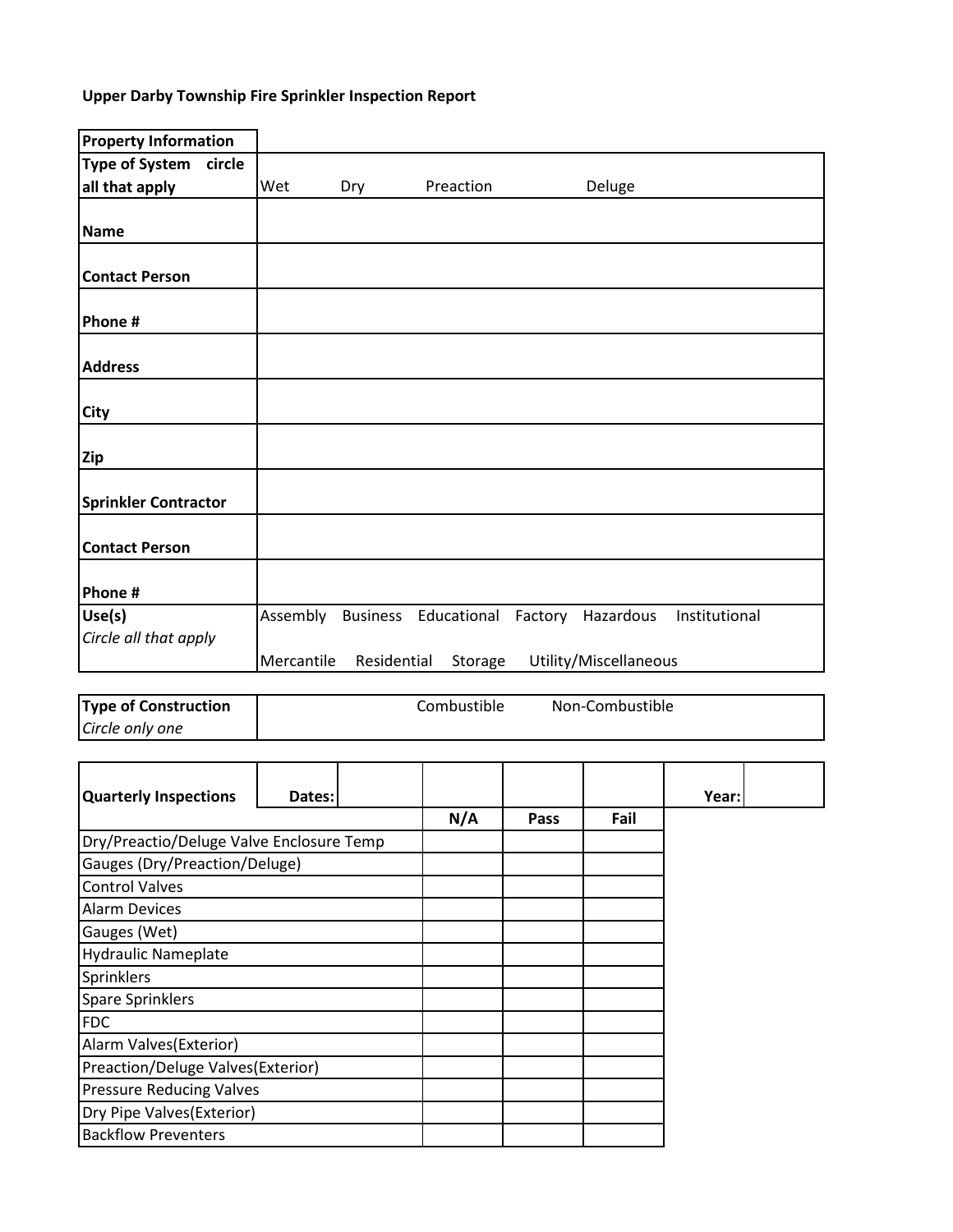| <b>Annual Inspections</b> | Date: |      |      |
|---------------------------|-------|------|------|
|                           | N/A   | Pass | Fail |
| Pipe & Fittings           |       |      |      |
| <b>Buildings</b>          |       |      |      |
| <b>Hangers</b>            |       |      |      |

| <b>5 Year Inspections</b>                             | Date: |  |     |      |      |
|-------------------------------------------------------|-------|--|-----|------|------|
|                                                       |       |  | N/A | Pass | Fail |
| <b>Concealed Hangers</b>                              |       |  |     |      |      |
| <b>Concealed Pipes &amp; Fittings</b>                 |       |  |     |      |      |
| <b>Concealed Sprinklers</b>                           |       |  |     |      |      |
| Alarm Valve(Interior)                                 |       |  |     |      |      |
| Alarm Valve(Stainers, filters, orifices)              |       |  |     |      |      |
| Check Valves(Interior)                                |       |  |     |      |      |
| Preaction/Deluge Valves(Interior)                     |       |  |     |      |      |
| Preaction/Deluge Valves(Strainers, filters, orifices) |       |  |     |      |      |
| Dry Pipe Valves(Interior)                             |       |  |     |      |      |
| Dry Pipe Valves(Strainers, filters, orifices)         |       |  |     |      |      |

| <b>Annual Tests</b>                    | Date: |  |     |      |      |
|----------------------------------------|-------|--|-----|------|------|
|                                        |       |  | N/A | Pass | Fail |
| <b>Alarm Devices</b>                   |       |  |     |      |      |
| <b>Main Drain</b>                      |       |  |     |      |      |
| Antifreeze                             |       |  |     |      |      |
| <b>Control Valve Position</b>          |       |  |     |      |      |
| <b>Control Valve Operation</b>         |       |  |     |      |      |
| Supervisory                            |       |  |     |      |      |
| <b>Preaction Valve Priming Water</b>   |       |  |     |      |      |
| Preaction Valve Low Air Pressure Alarm |       |  |     |      |      |
| Preaction Valve Ful Flow Trip Test     |       |  |     |      |      |
| Dry Pipe Valve Priming Water           |       |  |     |      |      |
| Dry Pipe Valve Low Air Pressure Alarm  |       |  |     |      |      |
| Dry Pipe Valve Quick Opening Device    |       |  |     |      |      |
| Dry Pipe Valve Trip Test               |       |  |     |      |      |
| <b>Backflow Preventer Assemblies</b>   |       |  |     |      |      |

| 3 Year Tests                       | Date: |     |      |      |
|------------------------------------|-------|-----|------|------|
|                                    |       | N/A | Pass | Fail |
| Dry Pipe Valve Full Flow Trip Test |       |     |      |      |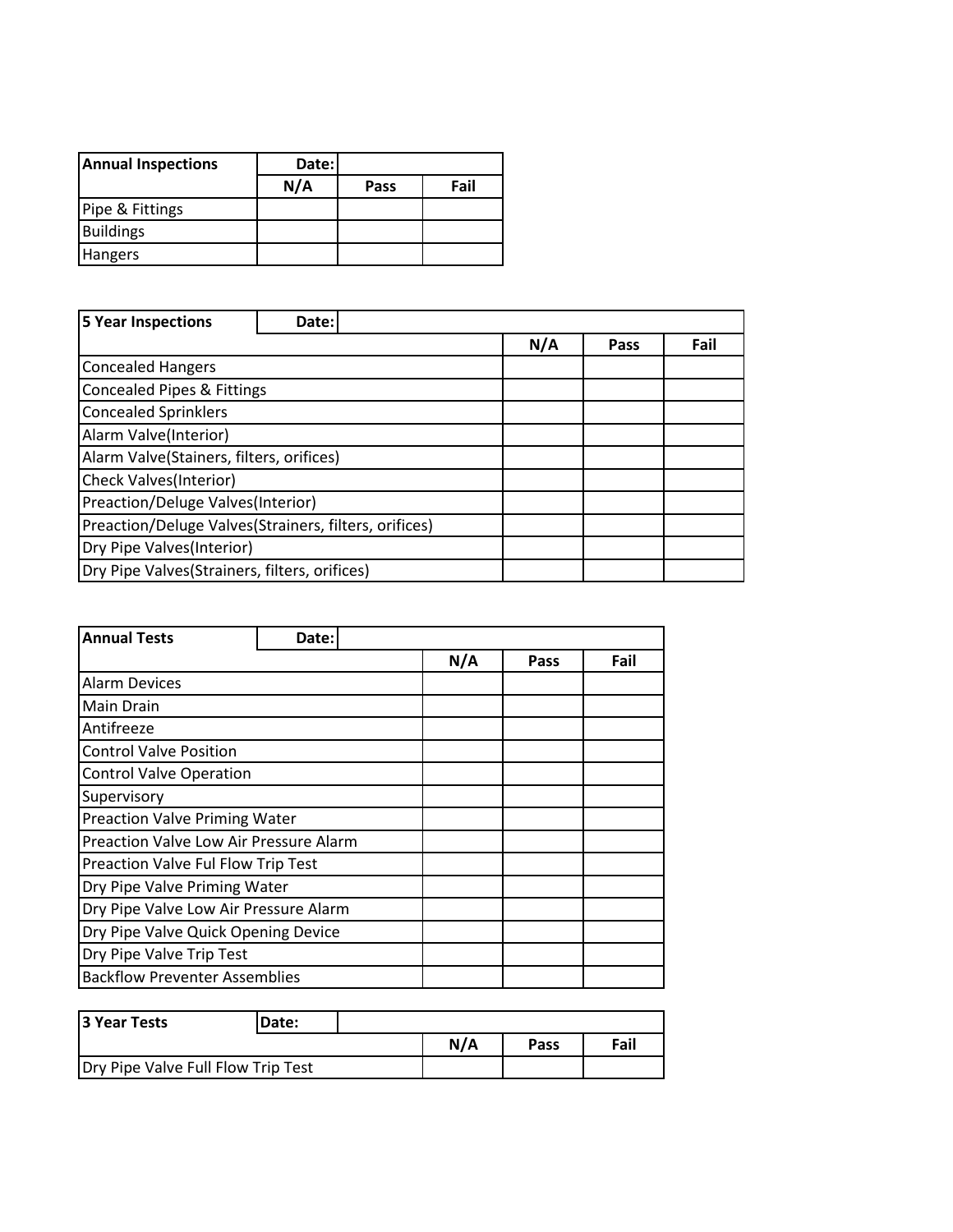| <b>5 Year Tests</b>            | Date: |     |      |      |
|--------------------------------|-------|-----|------|------|
|                                |       | N/A | Pass | Fail |
| <b>Gauges</b>                  |       |     |      |      |
| <b>Pressure Reducing Valve</b> |       |     |      |      |
| <b>FDC Backflush</b>           |       |     |      |      |

## **Sprinkler Laboratory Test/ Replacement Requirements**

|                             |          | N/A | Date of Install or Test |
|-----------------------------|----------|-----|-------------------------|
| Extra High Temp             | 5 Years  |     |                         |
| Corrosive Environment/Water | 5 Years  |     |                         |
| Dry Sprinklers              | 10 Years |     |                         |
| <b>Fast Response</b>        | 20 Years |     |                         |
| Wet                         | 50 Years |     |                         |
| Wet More Than 50 Years Old  | 10 Years |     |                         |
| Wet More Than 75 Year Old   | 5 Years  |     |                         |